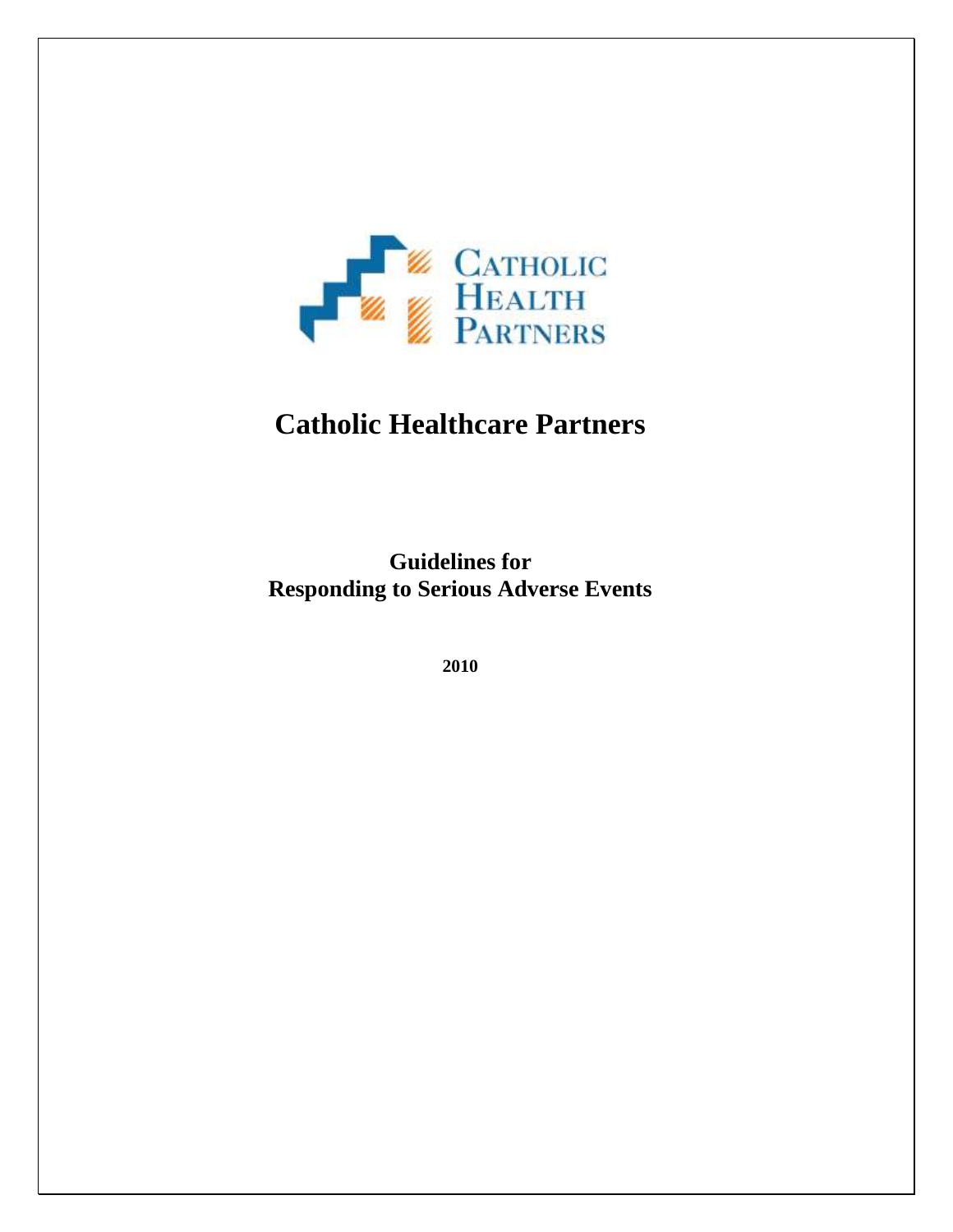# **INDEX Pages**

| <b>PURPOSE</b>                                                     |           |
|--------------------------------------------------------------------|-----------|
| <b>SERIOUS ADVERSE EVENTS CRITERIA</b>                             | 4         |
| <b>PART I - Immediate Action Following a Serious Adverse Event</b> | 6         |
| 1. Ensure patient safety                                           |           |
| 2. Internal Notification and Communication                         |           |
| 3. Preserve Evidence                                               |           |
| 4. Relief and Support of Caregivers                                |           |
| <b>5.</b> Documentation                                            | 7         |
| <b>6. Convene Event Management Team</b>                            |           |
| <b>Part II - Communication with Patients and Families</b>          | 8         |
| 1. Commence Communication Immediately                              |           |
| 2. Assessment and Preparation                                      |           |
| 3. Initial Communication                                           |           |
| 4. Follow-up Communications and Ongoing Patient and Family Support | 9         |
| Part III - Assessment and Support of Involved Physicians and Staff | 10        |
| 1. Assess the Impact of an Adverse Event upon Clinicians           |           |
| 2. Identify Appropriate Support for Clinicians                     |           |
| <b>Part IV – Adverse Event Investigation and Reporting</b>         | 11        |
| 1. Commence in-depth investigation                                 |           |
| 2. Root Cause Analysis Process                                     |           |
| 3. External Reporting                                              | 12        |
|                                                                    |           |
| <b>SUPPLEMENTS:</b>                                                |           |
| 1. Checklist                                                       | 13        |
| 2. Accountability Algorithm                                        | 15        |
| 3. Communication Flowchart                                         | $16 - 17$ |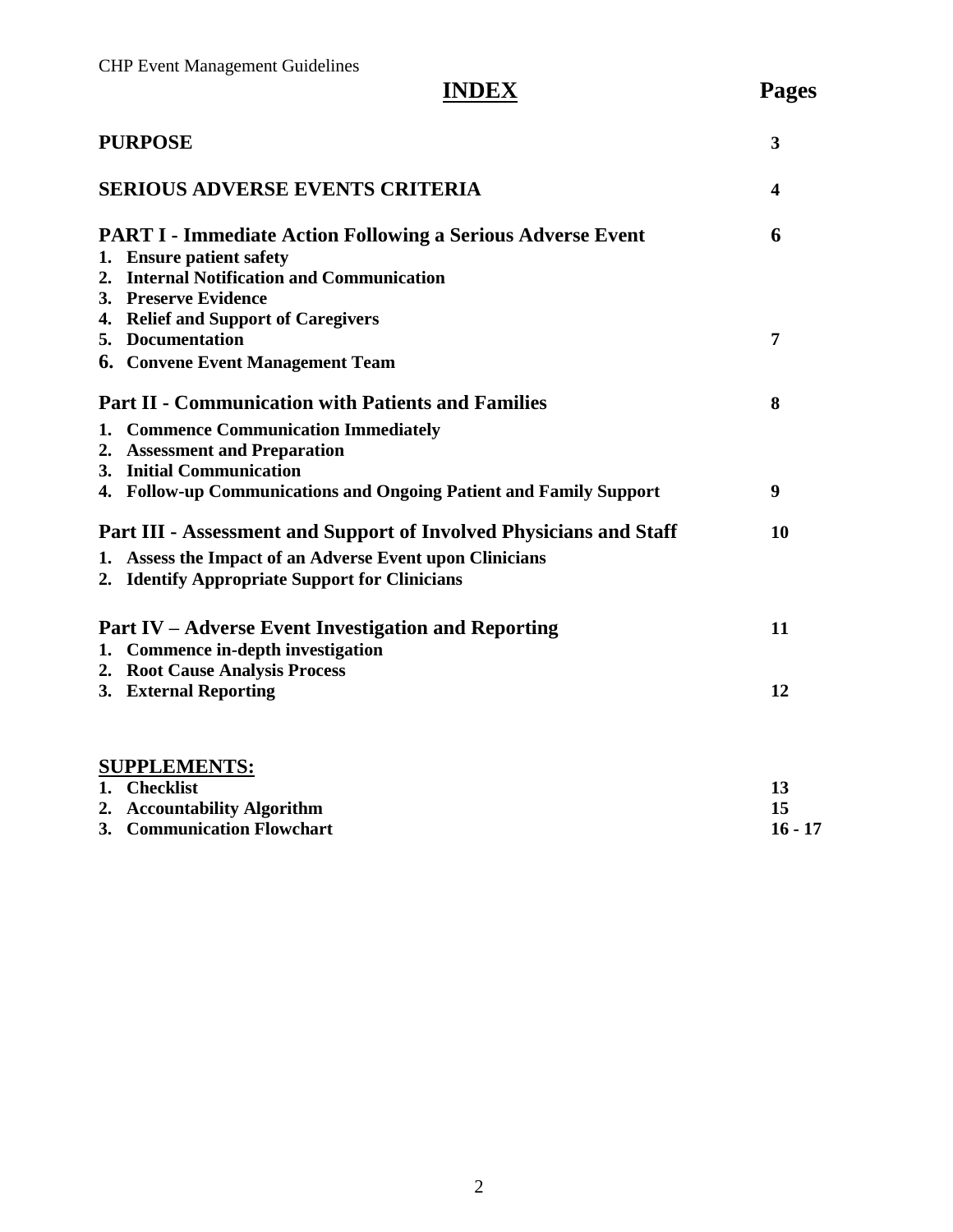# **Purpose**

These guidelines apply to Serious Adverse Events, including events involving potential or actual harm that require medical intervention. This document outlines the administrative components of a comprehensive institutional process, and supports an organizational culture that values transparency, safety, new knowledge, unfettered reporting, structured analytics, and information dissemination.

These guidelines focus on four main components in the management of Adverse Event and other Medical Errors:

- **1. Immediate Action following an Adverse Event or Serious Events**
- **2. Communication to Patients, with emotional support to patients and families who experience Adverse Events.**
- **3. Support of Clinicians and all Staff who are involved in Adverse Events.**
- **4. Investigation and Reporting of Adverse Events.**

The Chief Medical or Nursing Officer should always be informed when a decision is made to disclose an Adverse Event, and should be consulted when there is any uncertainty with regard to the need to disclose an event to a patient and/or family.

All staff and affiliated care providers should be familiar with these recommendations and the processes stated herein.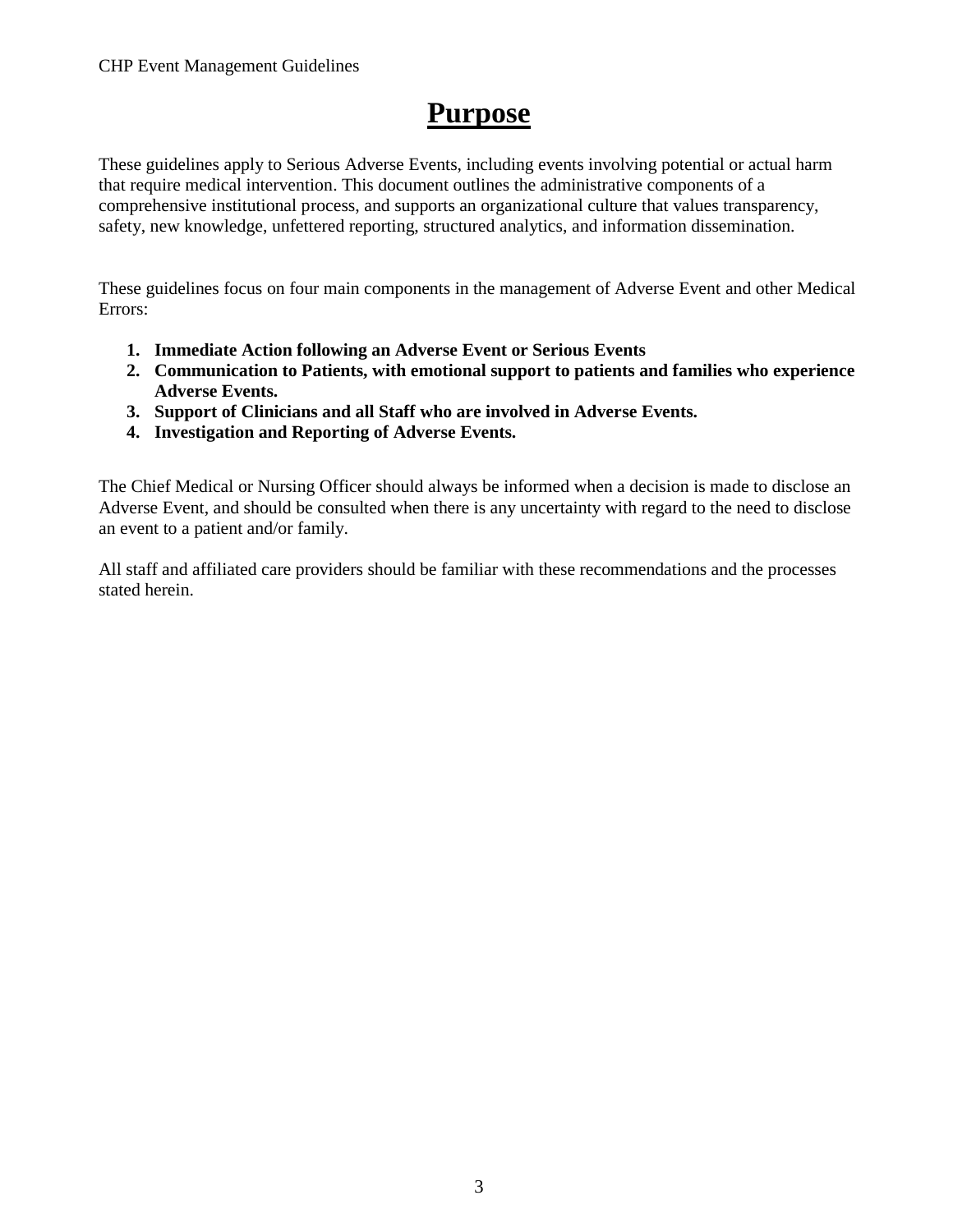### **Serious Adverse Events**

Serious Adverse Events which include Serious Reportable Events and Sentinel Events require immediate verbal notification to the CEO/Administrator, Risk Management on call and the Divisional Patient Safety Officer.

**Supervisors should be consulted and staff/providers should err on the side of immediate reporting when there is any uncertainty regarding the need for immediate verbal communication about an Adverse Event.**

The criteria below are not intended to be all inclusive, but serve as an indication of the types of events which require immediate action, require a Root Cause Analysis, and which invoke these guidelines.

#### **Serious Adverse Events (Serious Reportable Events (SREs) defined by NQF)**

- Surgery performed on the wrong body part
- Surgery performed on the wrong patient
- Wrong surgical procedure performed on a patient
- Unintended retention of a foreign object in a patient after surgery or other procedure
- Intraoperative or immediately postoperative death in an ASA Class I patient
- Patient death or serious disability associated with the use of contaminated drugs, devices, or biologics provided by the healthcare facility
- Patient death or serious disability associated with the use or function of a device in patient care in which the device is used or functions other than as intended
- Patient death or serious disability associated with intravascular air embolism that occurs while being cared for in a healthcare facility
- Infant discharged to the wrong person
- Patient death or serious disability associated with patient elopement (disappearance)
- Patient suicide, or attempted suicide, resulting in serious disability while being cared for in a healthcare facility
- Patient death or serious disability associated with a medication error (e.g., errors involving the wrong drug, wrong dose, wrong patient, wrong time, wrong rate, wrong preparation, or wrong route of administration)
- Patient death or serious disability associated with a hemolytic reaction due to the administration of ABO/HLA-incompatible blood or blood products
- Maternal death or serious disability associated with labor or delivery in a low-risk pregnancy while being cared for in a healthcare facility
- Patient death or serious disability associated with hypoglycemia, the onset of which occurs while the patient is being cared for in a healthcare facility
- Death or serious disability (kernicterus) associated with failure to identify and treat hyperbilirubinemia in neonates
- Stage 3 or 4 pressure ulcers acquired after admission to a healthcare facility
- Patient death or serious disability due to spinal manipulative therapy
- Patient death or serious disability associated with an electric shock while being cared for in a healthcare facility
- Any event in which a line designated for oxygen or other gas to be delivered to a patient contains the wrong gas or is contaminated by toxic substances
- Patient death or serious disability associated with a burn incurred from any source while being cared for in a healthcare facility
- Patient death or serious disability associated with a fall while being cared for in a healthcare facility
- Patient death or serious disability associated with the use of restraints or bedrails while being cared for in a healthcare facility
- Any instance of care ordered by or provided by someone impersonating a physician, nurse, pharmacist, or other licensed healthcare provider
- Abduction of a patient of any age
- Sexual assault on a patient within or on the grounds of a healthcare facility
- Death or significant injury of a patient or staff member resulting from a physical assault (i.e., battery) that occurs within or on the grounds of a healthcare facility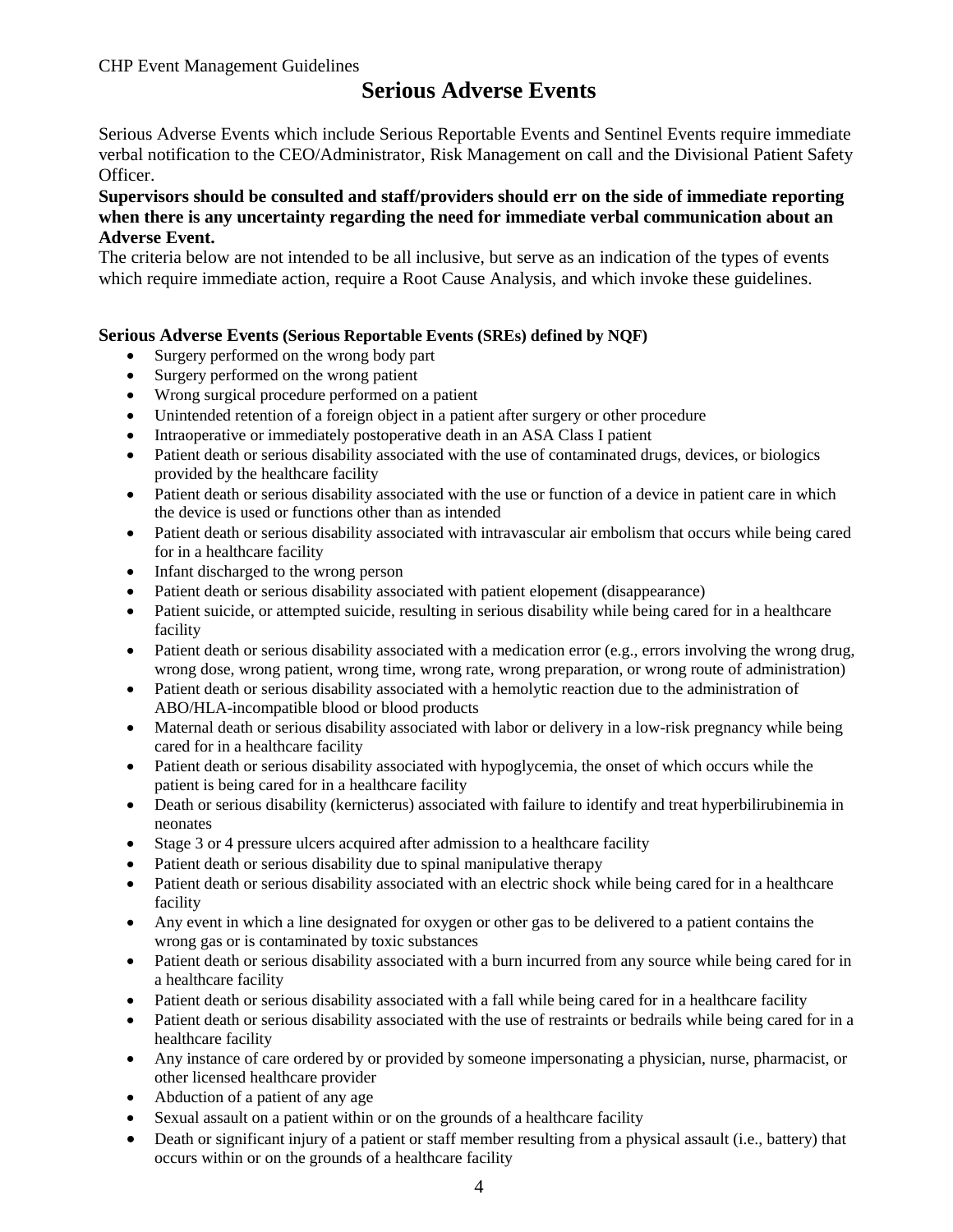A **Sentinel Event**, as defined by the Joint Commission is an unexpected occurrence involving death or serious physical or psychological injury, or the risk thereof. Serious injury specifically includes loss of limb or function. The phrase "or the risk thereof" includes any process variation for which a recurrence would carry a significant chance of a serious adverse outcome. Such events are called "sentinel" because they signal the need for immediate investigation and response. The terms "sentinel event" and "medical error" are not synonymous; not all sentinel events occur because of an error and not all errors result in sentinel events. The subset of sentinel events that is subject to review by the Joint Commission includes any occurrence that meets any of the following criteria:

- The event has resulted in an unanticipated death or major permanent loss of function, not related to the natural course of the patient's illness or underlying condition or
- The event is one of the following (even if the outcome was not death or major permanent loss of function unrelated to the natural course of the patient's illness or underlying condition):
- Suicide of any patient receiving care, treatment and services in a staffed around-theclock care setting or within 72 of discharge
- Unanticipated death of a full-term infant
- Abduction of any patient receiving care, treatment, and services
- Discharge of an infant to the wrong family
- Rape
- Hemolytic transfusion reaction involving administration of blood or blood products having major blood group incompatibilities
- Surgery on the wrong patient or wrong body part
- Unintended retention of a foreign object in a patient after surgery or other procedure
- Severe neonatal hyperbilirubinemia (bilirubin >30 milligrams/deciliter)
- Prolonged fluoroscopy with cumulative dose  $>1500$  rads to a single field or any delivery of radiotherapy to wrong body region or >25% above the planned radiotherapy dose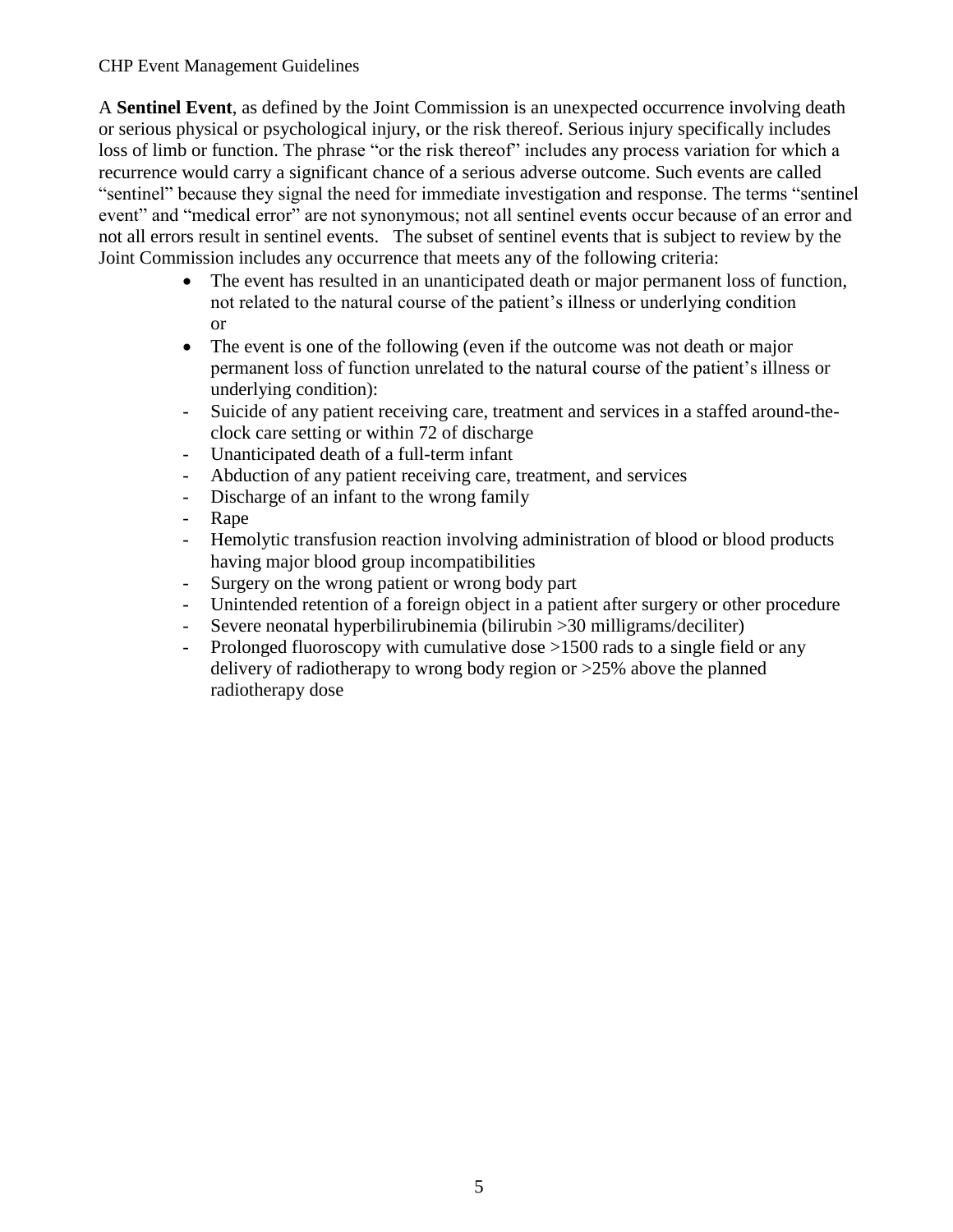## **Serious Adverse Event Management**

#### **Part I – Immediate Response Following a Serious Adverse Event**

This section outlines the steps necessary in ensuring that a swift and thorough response to Adverse Events occurs. It is recommended that facilities designate various clinical and administrative leaders, as well as members of Risk Management and Quality to serve as designated Event Management Team members. Physicians, staff and managers will also play key roles in the initial stages of Adverse Event Management.

#### **1. Ensure patient safety**

- Stabilize the patient; provide necessary and appropriate medical care
- Notify the attending physician if not present; obtain additional orders if necessary
- Remove all unsafe devices, equipment, medications
- Determine whether the Adverse Event puts other patients at immediate risk and address accordingly

#### **2. Internal Notification & Communication**

- Immediate verbal notification to administrative and clinical leaders
- Immediate verbal notification to Risk Management
- Risk management will notify CHP Claims Manager/Risk Services
- Verbal consultation with the Divisional Patient Safety Officer should occur within the first 24 hours

#### **3. Preserve Evidence**

- Secure physical evidence involved in the adverse event, including but not limited to:
	- o Medical devices and equipment
	- o Retained foreign objects
	- o Medications, containers, package labels or inserts
	- o IV bags and tubing, syringes
	- o Supply containers and packaging
	- o Lab and pathology specimens
	- o Any other applicable physical evidence that might be of use in an investigation
- Take pictures, where appropriate
- Do not tamper with, clean or otherwise modify any physical evidence
- Preserve electronic data
	- o Consult with IT regarding preservation of the integrity of electronic data
	- o Back up or otherwise preserve electronic data
	- o Obtain printout of electronically stored data if the information may be overwritten

#### **4. Relief and Support of Caregivers**

- Clinical Supervisors and/or CNOs should immediately evaluate the impact of the Adverse Event on involved staff and provide support accordingly
- CMOs should immediately evaluate the impact of involved physicians and provide support accordingly
- Immediately address patient ratios and redistribute patient loads to allow involved caregivers time to cope with the situation
- Promote a just culture by consistent and transparent application of the accountability algorithm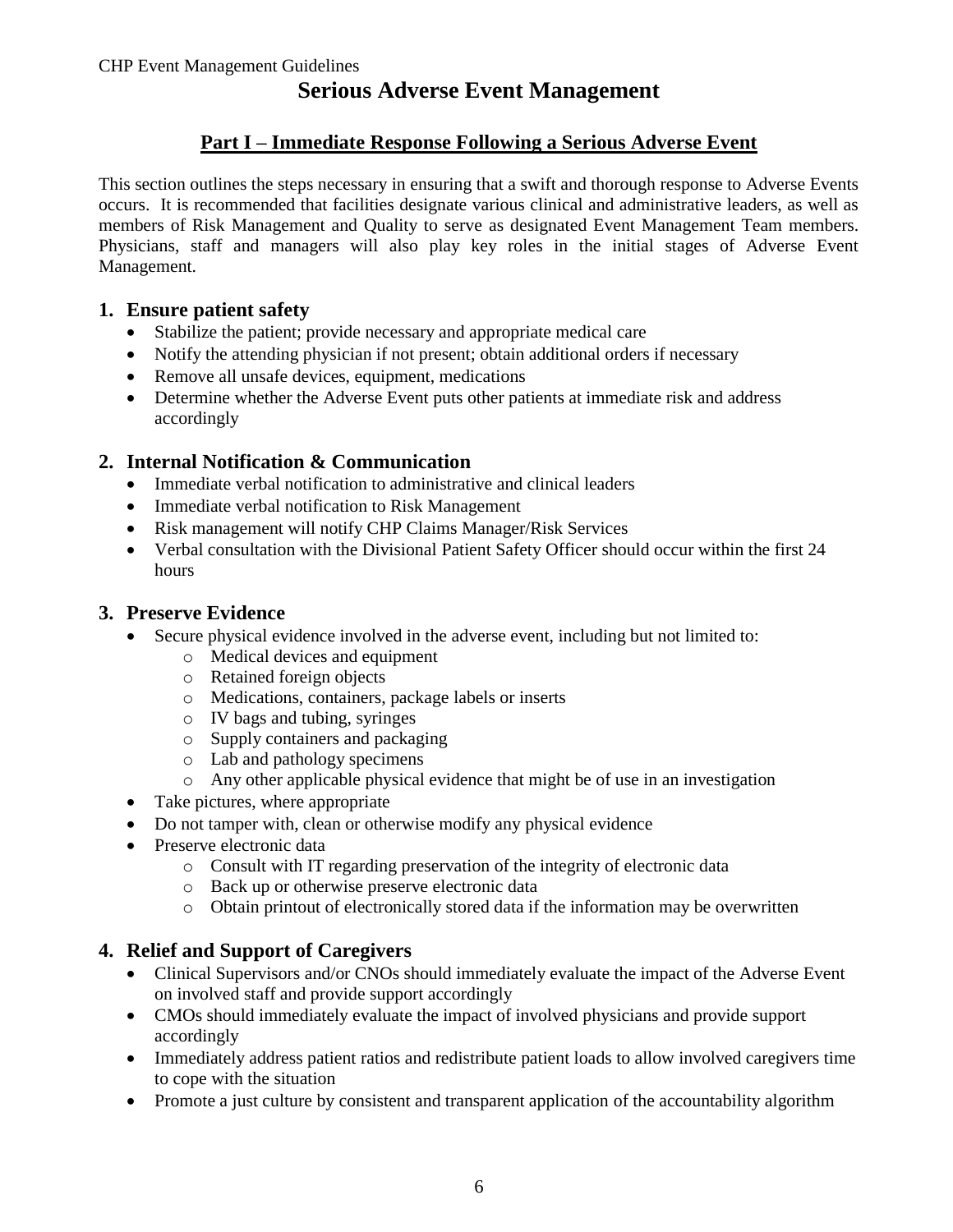#### **5. Documentation**

- Ensure that the medical record is appropriately documented regarding the event and communication with the patient and/or family
- Ensure that a SafeCARE report is completed in a timely manner

#### **6. Convene Event Management Team**

- Collaborate among care providers to ensure that the ongoing needs of the patient are met
- Determine which members of the Event Management Team are critical to the initial stages of the process
- Begin to determine the scope of the investigation and scheduling of participants for the RCA
- Determine which member of the Event Management Team is the primary contact
- Delegate responsibilities for follow up among team members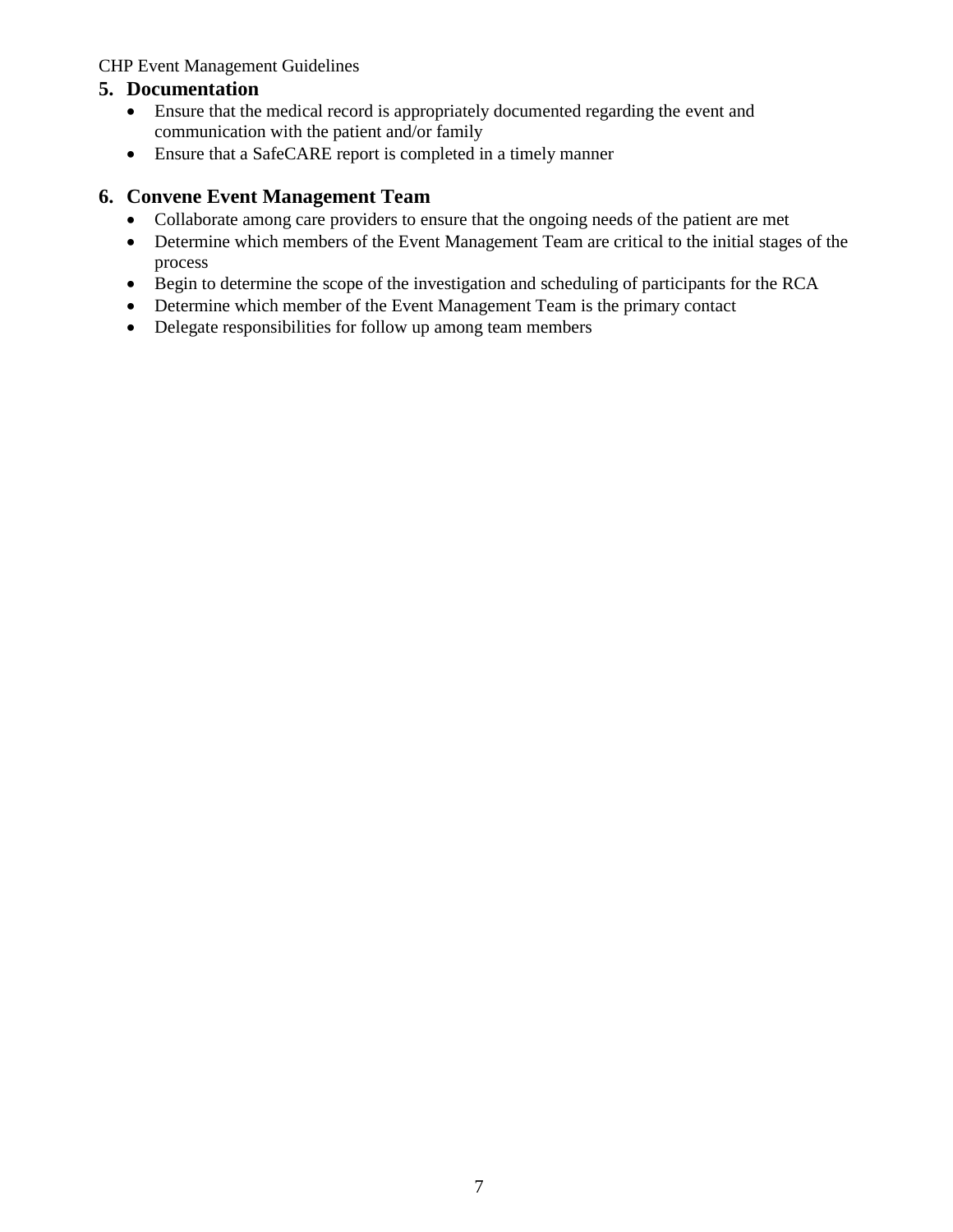## **Part II - Communication with Patients and Families**

This section applies to the communication with patients and families regarding Adverse Events. When an Adverse Event occurs, patients and family members, or designated representatives, must be informed as soon as practical. This applies to Adverse Events that are immediately apparent as well as to those that become evident only after a period of time.

NOTE: When a potentially significant event does not result in harm, consideration should be given to disclosing the event to patients and/or families, taking into account the circumstances of the event and the patient.

#### **1. Commence Communication Immediately**

- As soon as possible and within 24 hours of the discovery of any Adverse Event, initial communications with the patient and/or family or representative will occur. Initial communications may be limited to general information and concern (if that is all that is available) a promise that it is being looked into, and identification of who will be communicating with the family/who is their contact.
- The attending physician should be informed and included in all decisions/communications to the extent they are willing to do so.

#### **2. Assessment and Preparation**

- Determine primary communicator and support team
	- o The initial communication should be by or at least in the presence of a caregiver with a prior relation of trust with the patient
	- o At least one member of the support team should be familiar with the patient's situation and competent to address any clinical questions or concerns of the patient or family
- Determine the facts that will be communicated based upon information available at the time of the communication
- Determine the location based upon the patient or family's situation
- Determine the audience
	- o Patients and families should have the opportunity to determine who should be present on their behalf.
	- $\circ$  If communication directly with the patient is not possible, initial discussions should commence with family members or heath care proxy as designated by the patient upon admission

#### **3. Communication**

- Disclose tell the patient/family what happened
	- o Provide full explanation based upon information available at the time
		- Be factual avoid speculation, blame, opinion
		- Be truthful and compassionate
		- **Promise investigation and further disclosure of facts as they become known**
	- o Ensure that the patient/family understand what they are being told
- Apologize
	- o Express empathy, sincerity and regret that the event occurred
	- o Apologies should be very clear and distinct statements (ie: "We are very sorry that this happened to you/your loved one")
	- o Avoid finger pointing or blame
- Assure ongoing care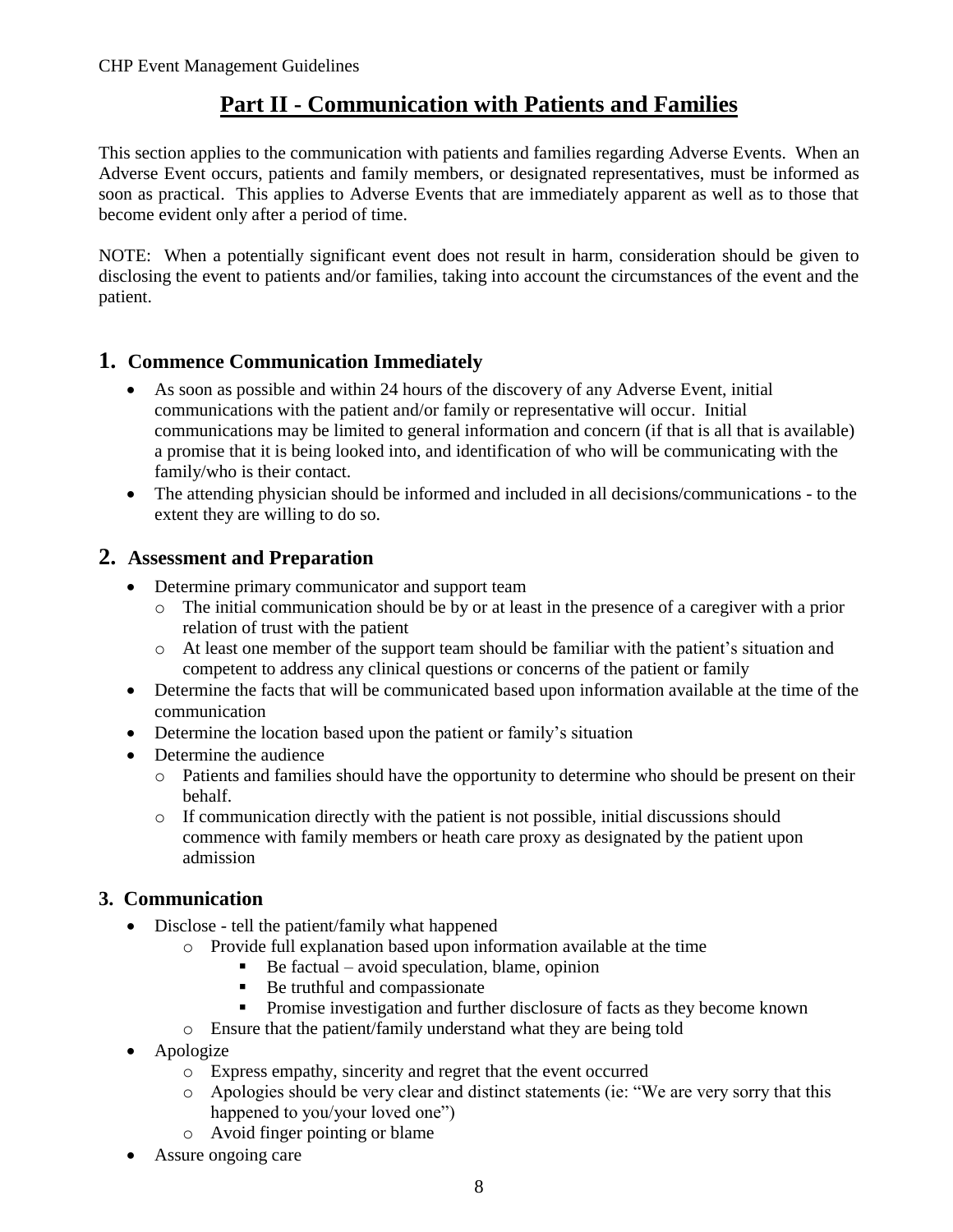- o Consider concerns of patients about being told the truth or being abandoned
- o Assure the patient/family of the Hospital's commitment to be consistently available to them for care and support.
- o Identify who will manage ongoing care of the patient and provide contact information to the patient
- o Offer assistance in obtaining second opinions or transferring care if so requested by the patient
- Commit to continued communication and support
	- o Establish a contact person for the patient/family
	- o Identify who will manage ongoing communication with the patient and/or family regarding the investigation
		- Provide the patient/family with names and phone numbers of individuals to whom the patient and family may address questions, complaints or concerns regarding the investigation
		- If the patient requires ongoing care within the facility, advise all caregivers of the designated communicator and encourage staff to assist in facilitation of communication between the designee and patient/family
	- o Establish communication timeline; let the patient know when they should expect more information as the investigation moves forward

#### **4. Follow-up Communications and Ongoing Patient and Family support**

- Follow-up communication sessions should be arranged as soon as significant additional information is available
- At the appropriate time, explain what will be done to prevent similar future events
- Needed psychological and social support should be provided
- Follow-up encounters should be planned and continued until reasonable resolution of major issues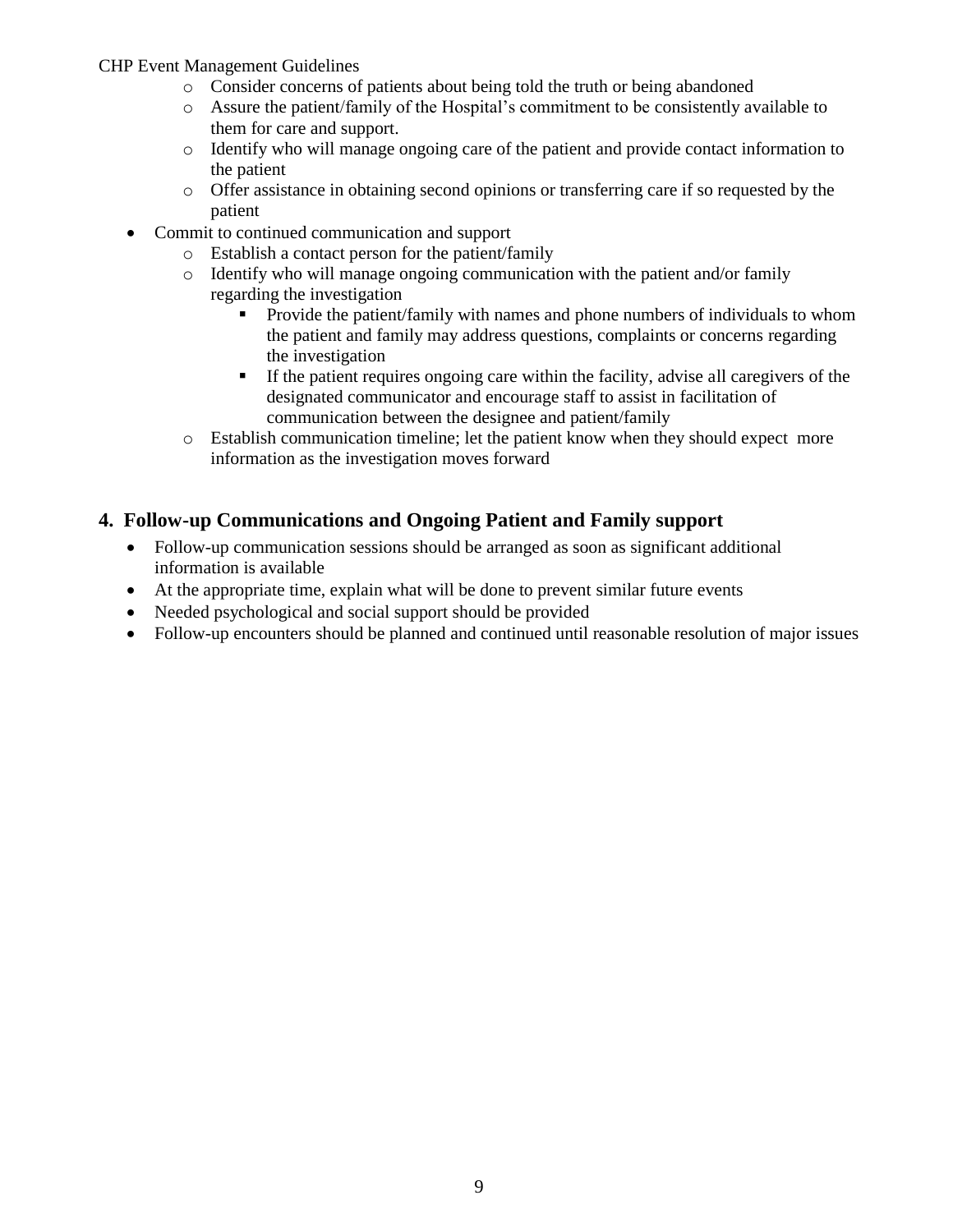## **Part III - Assessment and Support of Involved Physicians and Staff**

This section applies to addressing the impact of Adverse Events upon involved care providers. When patients are harmed, the empathy and sense of responsibility that defines caregivers also increases the likelihood that the emotional toll of these events may render the caregiver less capable of carrying on their immediate responsibilities. Dedication to a culture of safety and support of staff requires the acknowledgement of this type of trauma, and the commitment of the organization to timely assess and support involved care providers.

#### **1. Assess the Impact of an Adverse Event upon Clinicians**

- CMO/VPMA will assess the impact and support needs of the physician(s) involved
- Management/HR will assess the impact and support needs of the staff involved
- Immediately following a serious Adverse Event, patient care loads and physician coverage of involved providers significantly impacted by the event should be addressed in order to allow caregivers time to adjust, and in the interest of patient safety

#### **2. Identify Appropriate Support for Clinicians**

- Consideration should be given to any immediate support or mental health needs that of care providers involved in serious Adverse Events, such as:
	- o Employee Assistance Program (EAP), offer or, if appropriate require
	- o Internal crisis management teams
	- o Regional crisis center
	- o Referral for mental health services through the individual's health insurance coverage
- Temporary relief from assignment should be considered paid administrative leave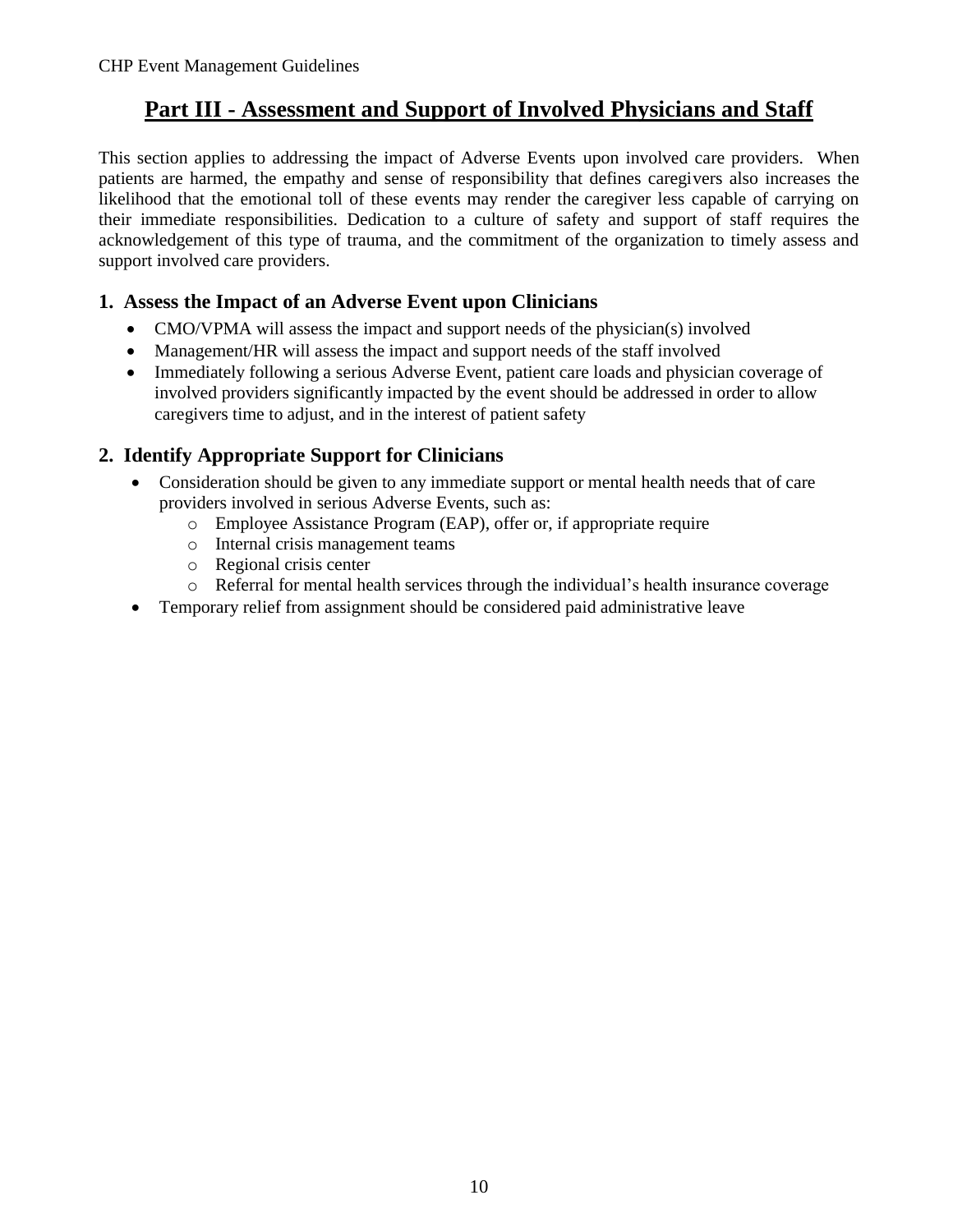#### CHP Event Management Guidelines **Part IV – Adverse Event Investigation and Reporting**

This section applies to the in-depth investigation, and the external reporting of serious Adverse Events. Consideration of the extent of harm, severity and likelihood of recurrence will determine the extent and degree of an investigation following a serious Adverse Event. For Sentinel Events and Serious Reportable Events a Root Cause Analysis must be conducted. The RCA should commence within 24 hours and must be completed within 45 days.

Internal and external/regulatory reporting requirements and guidelines must be evaluated following events, with clear delineation of duties with respect to reporting.

#### **1. Commence in-depth investigation Immediately**

- Determine Adverse Event status and scope of investigation
- Risk Management will conduct the investigation in conjunction with involved parties and department managers
- Investigations should begin immediately following awareness/notification of the event in order to obtain as accurate information as possible
- Process
	- o Secure and analyze evidence
	- o Secure medical record and other documentation necessary for investigation
	- o Identify and interview witnesses
	- o Walk through processes
	- o Develop flowcharts and timelines
	- o Document findings

#### **2. Root Cause Analysis Process**

- Conduct RCAs in accordance with CHP Position Statement and facility policies. Initial RCA meetings should be convened within 24 hours after the event is discovered
- RCA meeting participants need to make the meeting a priority over usual business
- Participants
	- o The Chief Medical and Nursing leaders, who should generally serve as meeting leaders or facilitators
	- o Senior Administration Representative(s)
	- o Physicians involved
	- o Staff members who are identified as key witnesses or participants
	- o Quality/Performance Improvement
	- o Risk Management
- Process
	- o RCAs generally require at least two meetings for the purposes of fact finding, identification of root and latent causes and development of corrective action plans
	- o RCAs must be completed within 45 days of the identification of an Adverse Event
	- o Factual information must be analyzed, and processes and system failures evaluated and addressed with the participation of those most knowledgeable
- Action Plans
	- o Action plans must address the root causes of system failures and patient safety concerns
	- o Action plans must be detailed, with clear identification of and distinction between issues, root causes and action items
	- o The responsibility for action plan implementation must be delegated to appropriate departmental leaders
	- o Those responsible for action plan implementation must be accountable for timely and effective implementation, and for reporting of progress to the Quality/Performance Improvement designee responsible for tracking RCAs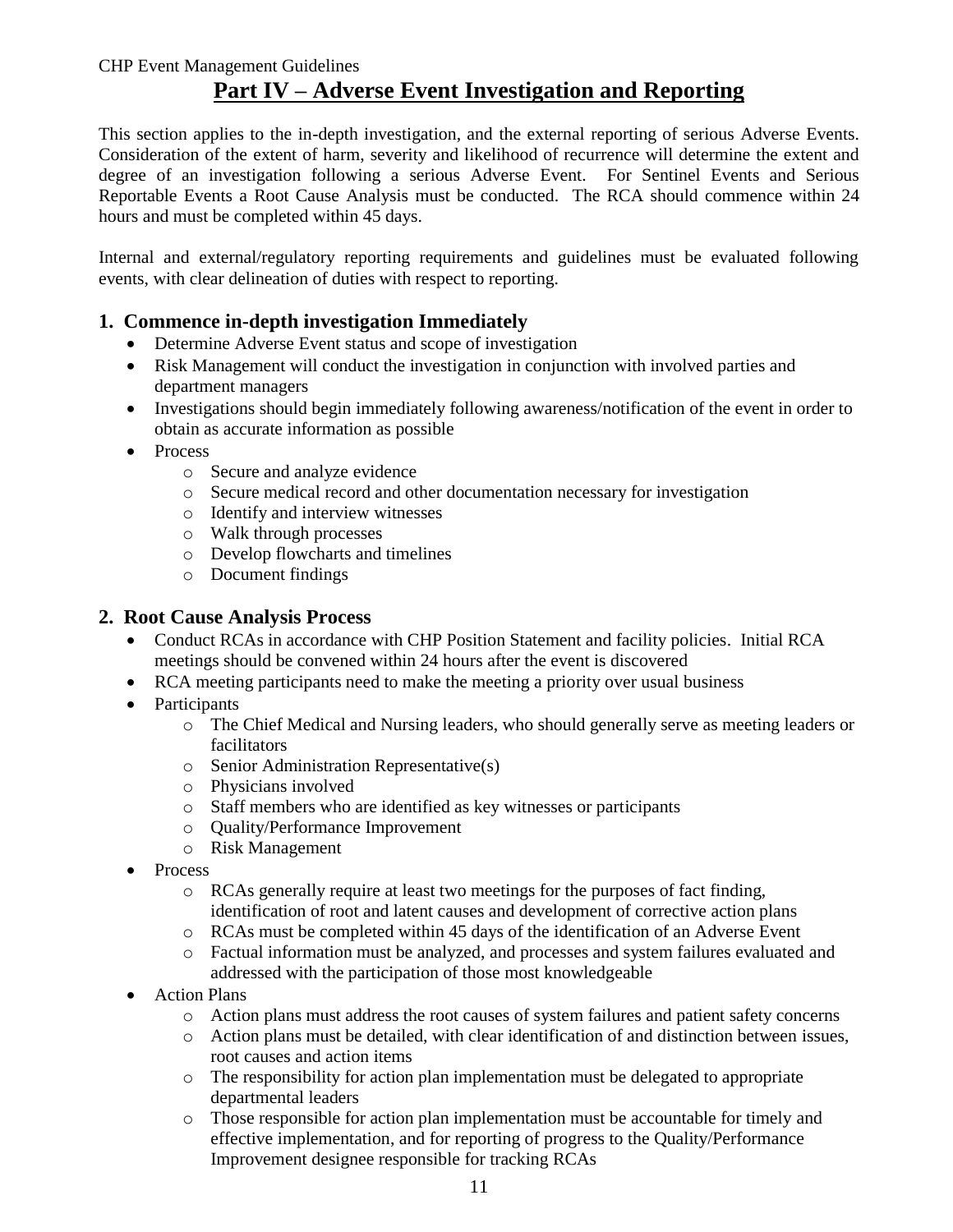- Follow up and reporting Corrective actions developed as a result of the root cause analysis are a high priority, and must be tracked to ensure that the changes occur, and to monitor both the effectiveness and possible undesirable effects of the changes.
	- o Quality/Performance Improvement is responsible for tracking progress of action plan items
	- o Quality/Performance Improvement is responsible for reporting progress of action plan implementation to senior administrative and clinical leadership
	- o Senior leaders are responsible for reporting serious Adverse Events, identified system failures and implemented action items to the Board and/or Quality Committee

#### **3. External Reporting**

- Federal, State and Local reporting requirements must be considered following any adverse event
- CHP position statements and existing policies, procedures or guidelines of the system or facility regarding reporting to outside entities are to be followed
- Responsibility for external reporting must be clearly defined and delegated to ensure timely compliance with reporting requirements
- Risk Management is responsible for timely reporting of actual or potential claims to the CHP Home Office, Risk and Insurance Department in accordance with established Standard Operating Procedures
- Notify the Divisional Patient Safety Officer of any event that has system wide implications and/or for assistance with serious event management.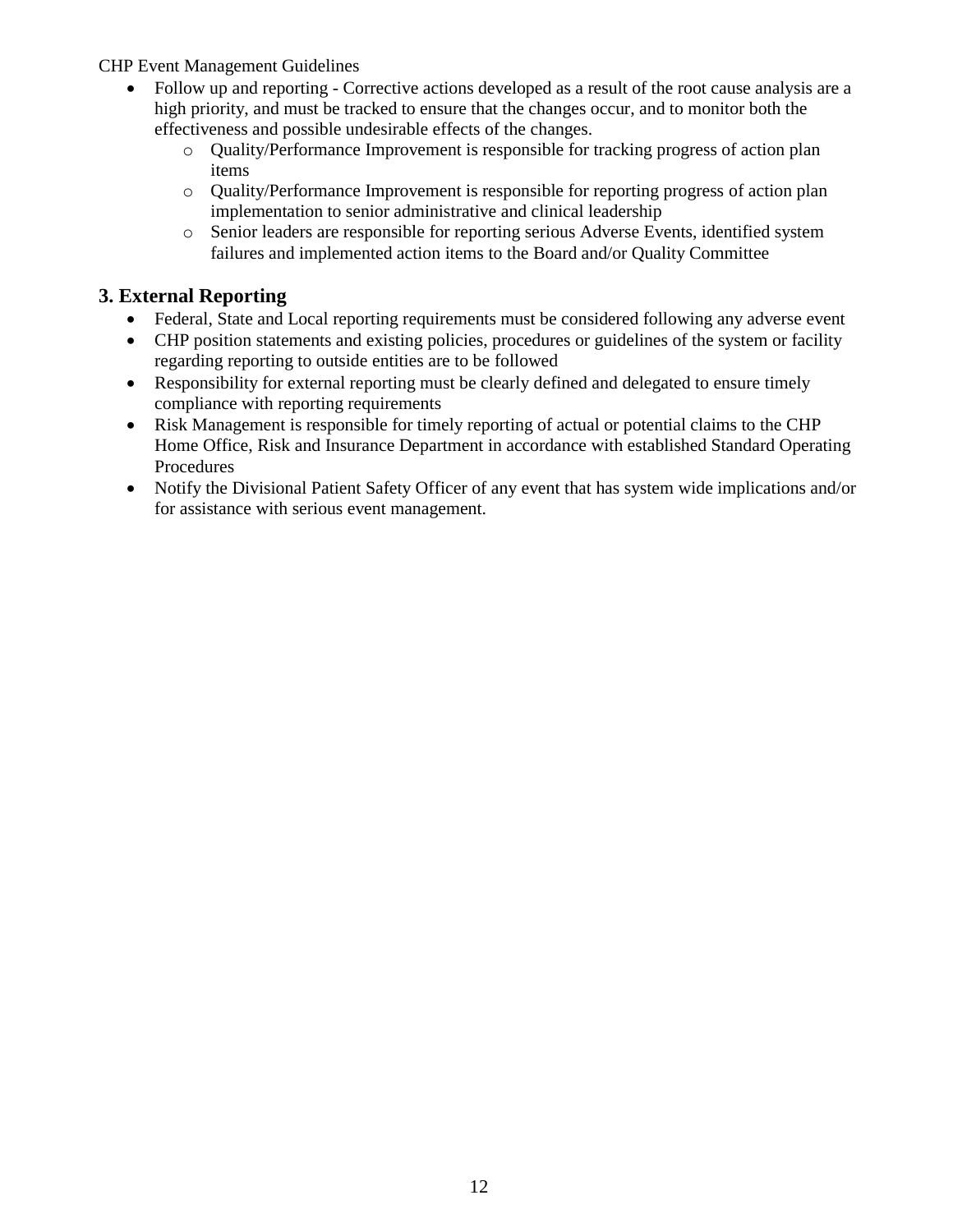#### **Adverse Events for Checklist**

(Event Management Team responsible for overseeing checklist completion)

|                             | <b>Patient information: Example 2018</b>                                                                        |                                          |  |
|-----------------------------|-----------------------------------------------------------------------------------------------------------------|------------------------------------------|--|
|                             | <b>Location of Event:</b>                                                                                       |                                          |  |
| <b>Time</b><br><b>Begun</b> | <b>Immediate Tasks</b>                                                                                          | <b>Initials/Time</b><br><b>Completed</b> |  |
|                             | <b>Assure Patient Stabilization</b>                                                                             |                                          |  |
|                             |                                                                                                                 |                                          |  |
|                             | ❏<br>Notify primary care physician of event                                                                     |                                          |  |
|                             | ❏<br>Address immediate patient care issues and mitigate patient harm                                            |                                          |  |
|                             | Remove all unsafe devices                                                                                       |                                          |  |
|                             | <b>Notifications</b>                                                                                            |                                          |  |
|                             | ⊔<br>Nursing Supervisor/Clinical Manager                                                                        |                                          |  |
|                             | ❏<br>Managing MD ________________________<br>Phone: ______________________                                      |                                          |  |
|                             | ❏                                                                                                               |                                          |  |
|                             | $\Box$<br>Risk Management (will notify CHP Risk Services/Claims Manager)                                        |                                          |  |
|                             | $\Box$<br>Hospital CEO/Administrator on call                                                                    |                                          |  |
|                             | ❏<br>Divisional PSO (should be consulted within 24 hours)                                                       |                                          |  |
|                             | ⊔<br><b>Public Relations Department</b>                                                                         |                                          |  |
|                             | ❏<br>Communication with staff on unit regarding contact person for family, HIPAA and confidentiality issues,    |                                          |  |
|                             | etc.                                                                                                            |                                          |  |
|                             | Preserve Evidence - Equipment/Medications Collection (Do NOT change settings, contents, or clean)               |                                          |  |
|                             |                                                                                                                 |                                          |  |
|                             | ❏<br>Syringes                                                                                                   |                                          |  |
|                             | ❏<br><b>Medication Containers/Vials</b>                                                                         |                                          |  |
|                             | ❏<br>Equipment/Machines                                                                                         |                                          |  |
|                             | ❏<br>IV bags/Tubing                                                                                             |                                          |  |
|                             | ❏<br>Samples from lab                                                                                           |                                          |  |
|                             | ❏<br>Other:                                                                                                     |                                          |  |
|                             | Evaluation and support of involved care providers                                                               |                                          |  |
|                             | ⊔<br>Evaluate immediate patient safety concerns                                                                 |                                          |  |
|                             | ❏<br>Assess state of mind of employees following an event and relieve from immediate duties if indicated        |                                          |  |
|                             | ❏<br>Evaluate and support physicians and other involved non-employed practitioners                              |                                          |  |
|                             | ❏<br>Initiate crisis management, social work, pastoral care or other supportive intervention for care providers |                                          |  |
|                             | ❏<br>Contact human resources and/or ethics committee for guidance                                               |                                          |  |
|                             | <b>Support for family</b>                                                                                       |                                          |  |
|                             | u<br>Chaplaincy for spiritual support                                                                           |                                          |  |
|                             | ❏<br>Social Work for mental health crisis                                                                       |                                          |  |
|                             | ❏<br>Referral for ongoing mental health support                                                                 |                                          |  |
|                             | <b>Documentation and Information Collection</b>                                                                 |                                          |  |
|                             |                                                                                                                 |                                          |  |
|                             | Ensure completion of SafeCARE Report                                                                            |                                          |  |
|                             | Ensure appropriate and timely medical record documentation regarding adverse events and<br>communication        |                                          |  |
|                             | ⊔<br>Secure medical record                                                                                      |                                          |  |
|                             | <b>Convene Serious Event Management Team</b>                                                                    |                                          |  |
|                             |                                                                                                                 |                                          |  |
|                             | ⊔<br><b>Chief Nursing Officer</b>                                                                               |                                          |  |
|                             | ❏<br><b>Chief Medical Officer</b>                                                                               |                                          |  |
|                             | ❏                                                                                                               |                                          |  |
|                             | ❏<br>Risk Management                                                                                            |                                          |  |
|                             | ❏<br>Quality/Performance Improvement                                                                            |                                          |  |
|                             | ⊔<br><b>Hospital CEO</b>                                                                                        |                                          |  |
|                             | ⊔<br>Human Resources                                                                                            |                                          |  |
|                             | ⊔<br><b>Public Relations/Communications</b>                                                                     |                                          |  |
|                             | ❏<br>CHP Resources as needed - may include PSO, Risk Management/Claims Manager, CRO,                            |                                          |  |
|                             | Communications                                                                                                  |                                          |  |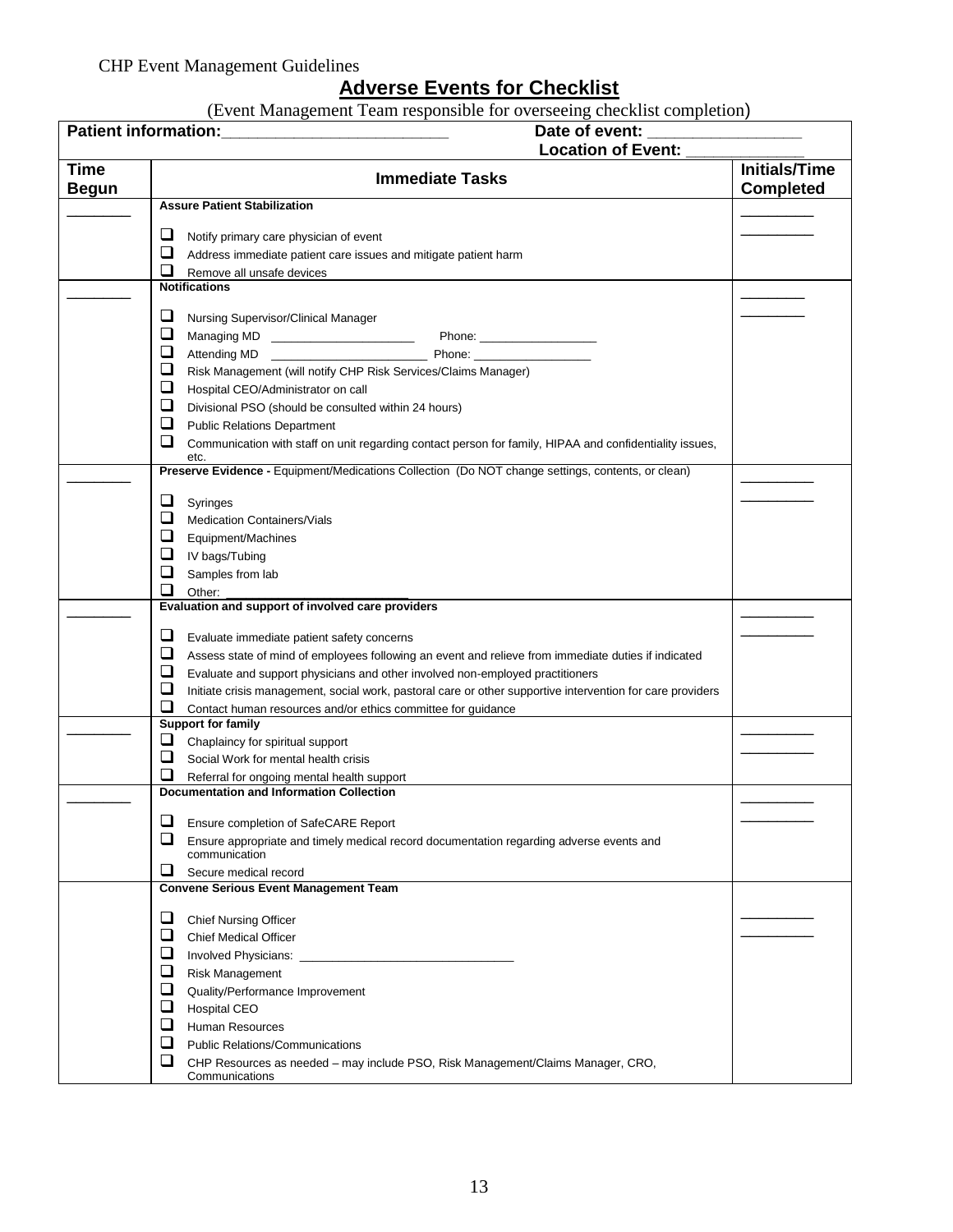#### **Adverse Events - Checklist**

| <b>Patient Information</b> | Date of event:                                                                                                                                                                                                                     |                      |
|----------------------------|------------------------------------------------------------------------------------------------------------------------------------------------------------------------------------------------------------------------------------|----------------------|
| Date/Time                  |                                                                                                                                                                                                                                    | <b>Initials/Time</b> |
| <b>Begun</b>               | <b>Follow Up Tasks</b>                                                                                                                                                                                                             | <b>Completed</b>     |
|                            | <b>Communication with Patient / Family</b>                                                                                                                                                                                         |                      |
|                            | ⊔<br>Ongoing communication with patient/family                                                                                                                                                                                     |                      |
|                            | ⊔<br>Disclose facts known about the event; follow up with the patient/family when additional information is<br>available                                                                                                           |                      |
|                            | ❏<br>Apologize/empathize with patient                                                                                                                                                                                              |                      |
|                            | $\Box$<br>Make sure patient/family understand what they are being told and have the opportunity to ask questions                                                                                                                   |                      |
|                            | ❏<br>Provide Patient/family with contact information                                                                                                                                                                               |                      |
|                            | u<br>Establish a timeline for follow up with the family                                                                                                                                                                            |                      |
|                            | ⊔<br>Ensure that Staff are aware of the primary contact person with respect to updates regarding the<br>investigation                                                                                                              |                      |
|                            | Addressing ongoing needs of Patient / Family                                                                                                                                                                                       |                      |
|                            | ❏<br>Establish a contact person for coordination of ongoing needs of the patient                                                                                                                                                   |                      |
|                            | ❏<br>Ensure patient/family are aware of who to contact for assistance                                                                                                                                                              |                      |
|                            | $\Box$<br>Ensure that staff are aware of the primary contact person with respect to ongoing care                                                                                                                                   |                      |
|                            | <b>Ongoing Assessment and Support of Staff</b>                                                                                                                                                                                     |                      |
|                            | ⊔<br>Evaluate ongoing needs of staff (ie: EAP, counseling, crisis management, etc.)                                                                                                                                                |                      |
|                            | ❏<br>Assess the needs of involved physicians and non-employed practitioners and facilitate support                                                                                                                                 |                      |
|                            | ❏<br>Utilization of Accountability Algortihm by front line managers and Human Resources<br><b>Investigation &amp; Internal Communication</b>                                                                                       |                      |
|                            | ⊔<br>Walk through processes and create flowcharts                                                                                                                                                                                  |                      |
|                            | ❏<br>Determine involved staff and key witnesses and commence and document interviews                                                                                                                                               |                      |
|                            | ❏<br>Secure medical records and other necessary documents for investigation                                                                                                                                                        |                      |
|                            | ❏<br>Consult literature and outside resources for additional necessary information                                                                                                                                                 |                      |
|                            | u<br>Develop timelines                                                                                                                                                                                                             |                      |
|                            | u<br>Keep the patient liaisons and senior leaders apprised of developments in the investigation                                                                                                                                    |                      |
|                            | ❏<br>Compile and analyze information for RCA (if applicable)                                                                                                                                                                       |                      |
|                            | Root Cause Analysis (for all SREs, Sentinel events, other events in which a RCA may be beneficial)                                                                                                                                 |                      |
|                            | u<br>Determine participants:                                                                                                                                                                                                       |                      |
|                            | u<br>CEO, CMO, CNO _______________________                                                                                                                                                                                         |                      |
|                            | ❏                                                                                                                                                                                                                                  |                      |
|                            | ❏<br>Managing MD                                                                                                                                                                                                                   |                      |
|                            | u<br>Attending MD                                                                                                                                                                                                                  |                      |
|                            | ⊔                                                                                                                                                                                                                                  |                      |
|                            | ⊔<br>Quality/PI _________________________                                                                                                                                                                                          |                      |
|                            | ❏                                                                                                                                                                                                                                  |                      |
|                            | ⊔<br>Other and the contract of the contract of the contract of the contract of the contract of the contract of the contract of the contract of the contract of the contract of the contract of the contract of the contract of the |                      |
|                            | Schedule and conduct subsequent meetings in a timely manner                                                                                                                                                                        |                      |
|                            | Creation of substantive corrective action plan; incorporate quantifiable measures<br>⊔                                                                                                                                             |                      |
|                            | ⊔<br>Dissemination of corrective action plan implementation responsibility                                                                                                                                                         |                      |
|                            | u<br>Complete RCA within 45 days of SRE or Sentinel Event                                                                                                                                                                          |                      |
|                            | ❏<br>Designate Quality/PI person responsible for follow up                                                                                                                                                                         |                      |
|                            | <b>Internal Communication and Reporting</b>                                                                                                                                                                                        |                      |
|                            | ❏<br>Ensure SafeCARE report is completed                                                                                                                                                                                           |                      |
|                            | ❏<br>Document investigation; invoke Quality, Peer Review, Attorney-Client, other available protection                                                                                                                              |                      |
|                            | u<br>Keep senior leaders apprised of progress                                                                                                                                                                                      |                      |
|                            | $\sqcup$<br>Notify CHP Home Office Risk Services of claims or potential claims in accordance with SOPs                                                                                                                             |                      |
|                            | ❏<br>Leadership reports to the Board, Quality Committee of the Board and/or Peer Review committee<br><b>External Reporting</b>                                                                                                     |                      |
|                            | ⊔<br>Evaluate Federal, State and Local reporting requirements and report accordingly                                                                                                                                               |                      |
|                            | ❏<br>Evaluate internal policies regarding external reporting of adverse events                                                                                                                                                     |                      |
|                            |                                                                                                                                                                                                                                    |                      |

#### (Event Management Team responsible for overseeing checklist completion)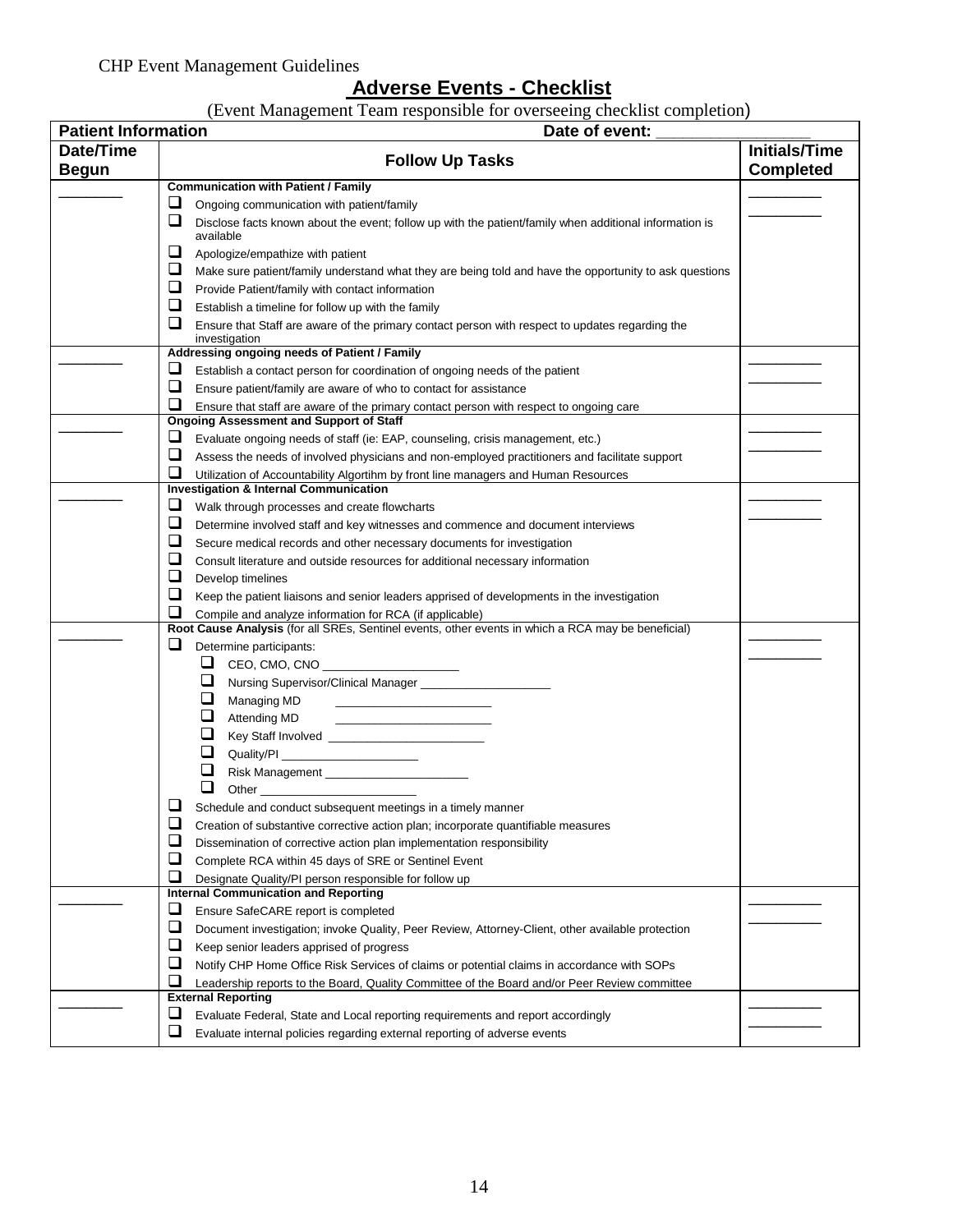# Accountability Algorithm



From: James Reason "Managing the Risks of Organizational Accidents" Modified by Allan Frankel and Lynda Hooper 2007

Revised 4.23.2009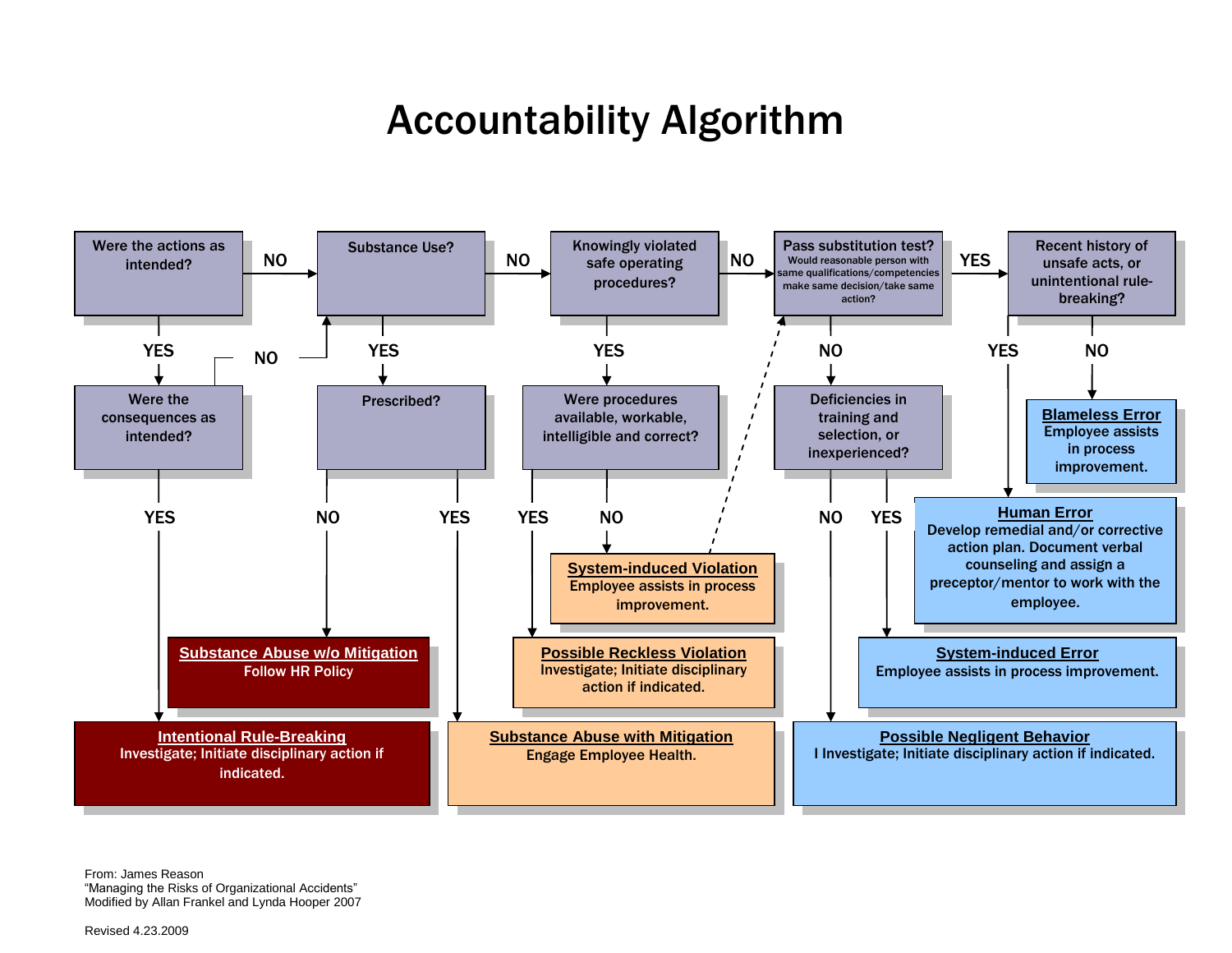

## **Flowchart for Initial Response to Serious Adverse Events**